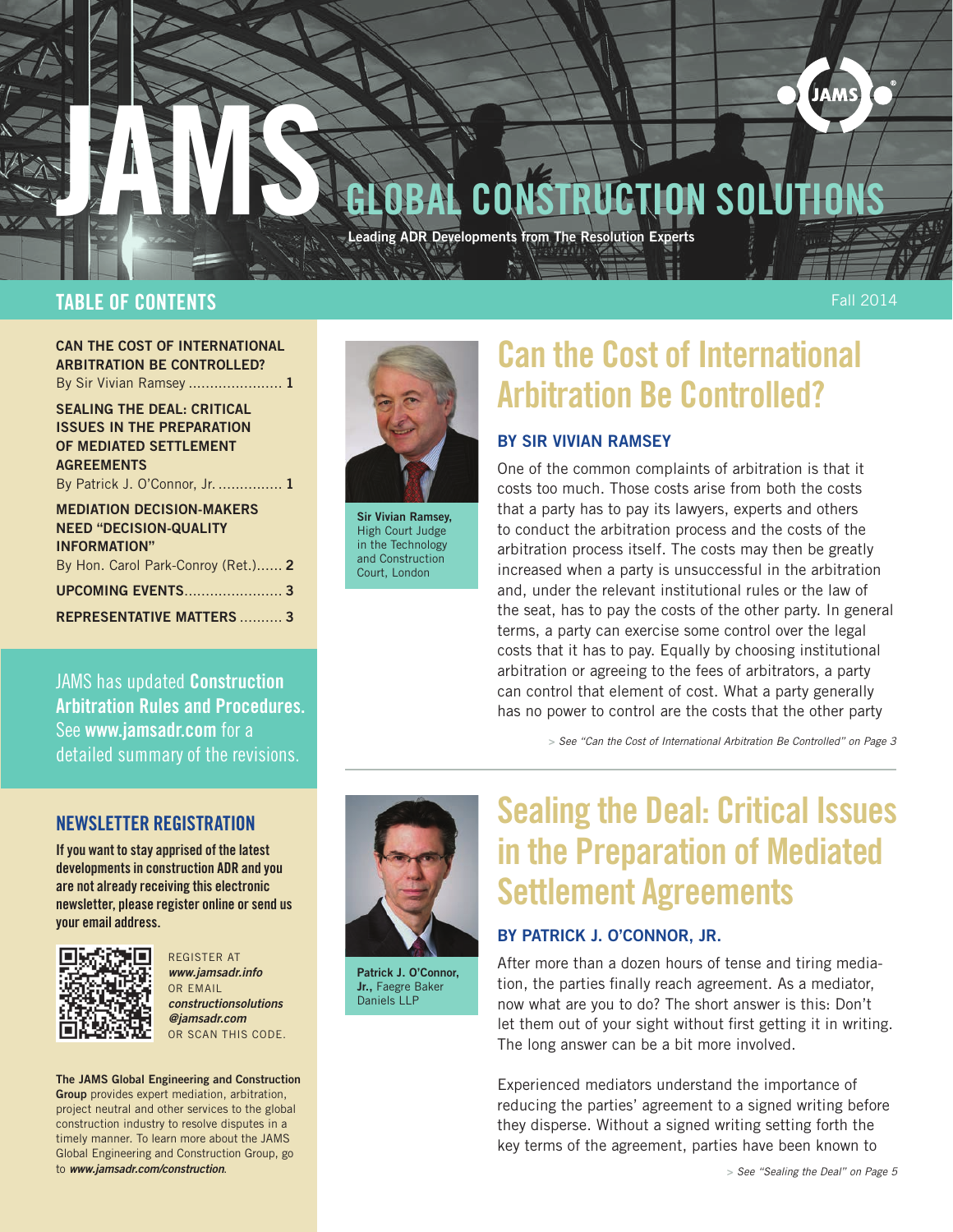## <span id="page-1-0"></span>Mediation Decision-Makers Need "Decision-Quality Information"

#### BY Hon. Carol Park-Conroy (ret.)



Hon. Carol Park-Conroy (Ret.), JAMS mediator and arbitrator

The decision on when to mediate is an important one. Indeed, one of the most common reasons why cases do not settle is because the parties tried to mediate too early in the dispute process. When is the right time to mediate? In my mind, it is when the individuals with settlement authority have "decision-quality information."

The federal government began to actively embrace the notion of

alternative dispute resolution in agency administrative processes after passage of the Administrative Dispute Resolution Act of 1996 (ADRA) (5 U.S.C. 571 – 581). At that time, one of the agency leaders responsible for implementation of the ADRA began to talk about the need to have "decision-quality information" before engaging in mediation. As I found myself mediating more and more contract disputes, I began to appreciate that those three words—"decision-quality information"—were much more than a catchy little phrase. To the contrary, in my experience, cases settle in mediation when the people with settlement authority are able to attend the mediation and are armed with "decision-quality information."

So what is "decision-quality information?" Briefly defined, it is the factual and legal information needed to permit the person with settlement authority to make an educated and rational decision to settle a dispute. There are, of course, many variables associated with how much information that might be. At a minimum, it is the core information that is central to the dispute.

Why is "decision-quality information" necessary? Because, without it, the dispute probably will not be settled. If one or both parties do not have the information necessary to make

an informed decision, it is too early in the dispute process for them to engage in mediation. If they do proceed anyway, perhaps due to a mandatory mediation requirement, the likely outcome will not be a settlement. Instead, the parties will have to decide whether they want to recess until they have gathered the necessary information before they continue trying to resolve their dispute. Alternatively, they might decide they want to move on, either to arbitration or trial. The better option usually is to recess and resume talks so that the parties can settle the dispute on terms they have negotiated. But such a recess also results in a loss of momentum and prolongs the process, making it more costly than it would have been had the timing been right.

When do you know you have "decision-quality information?" The nature of the necessary information depends entirely upon the complexity of the factual and legal issues presented by the dispute. Obviously, a complicated matter typically requires a great deal of information before the parameters of the dispute can be sufficiently ascertained and evaluated. The amount of money involved is usually another factor to be considered, even if the issues are not otherwise particularly complicated. Similarly, some decision-makers need more information than others before they think they have the information they need to settle a dispute. While this is in part a function of the complexity of the issues and the amount of money involved, it is also a reflection of the personality and experience of the person with settlement authority. The more cautious and less experienced he/she is, the more information will be needed before he/she has the right amount of "decision-quality information."

The right time to mediate is that point in the dispute at which "decision-quality information" has been obtained by both parties. While this may be early in the dispute, it more often occurs after the exchange of information, either informally or as part of the litigation process. When the parties have "decision-quality information," they are ready to resolve their dispute.



*There are, of course, many variables associated with how much information "decision-quality information" might be. At a minimum, it is the core information that is central to the dispute.*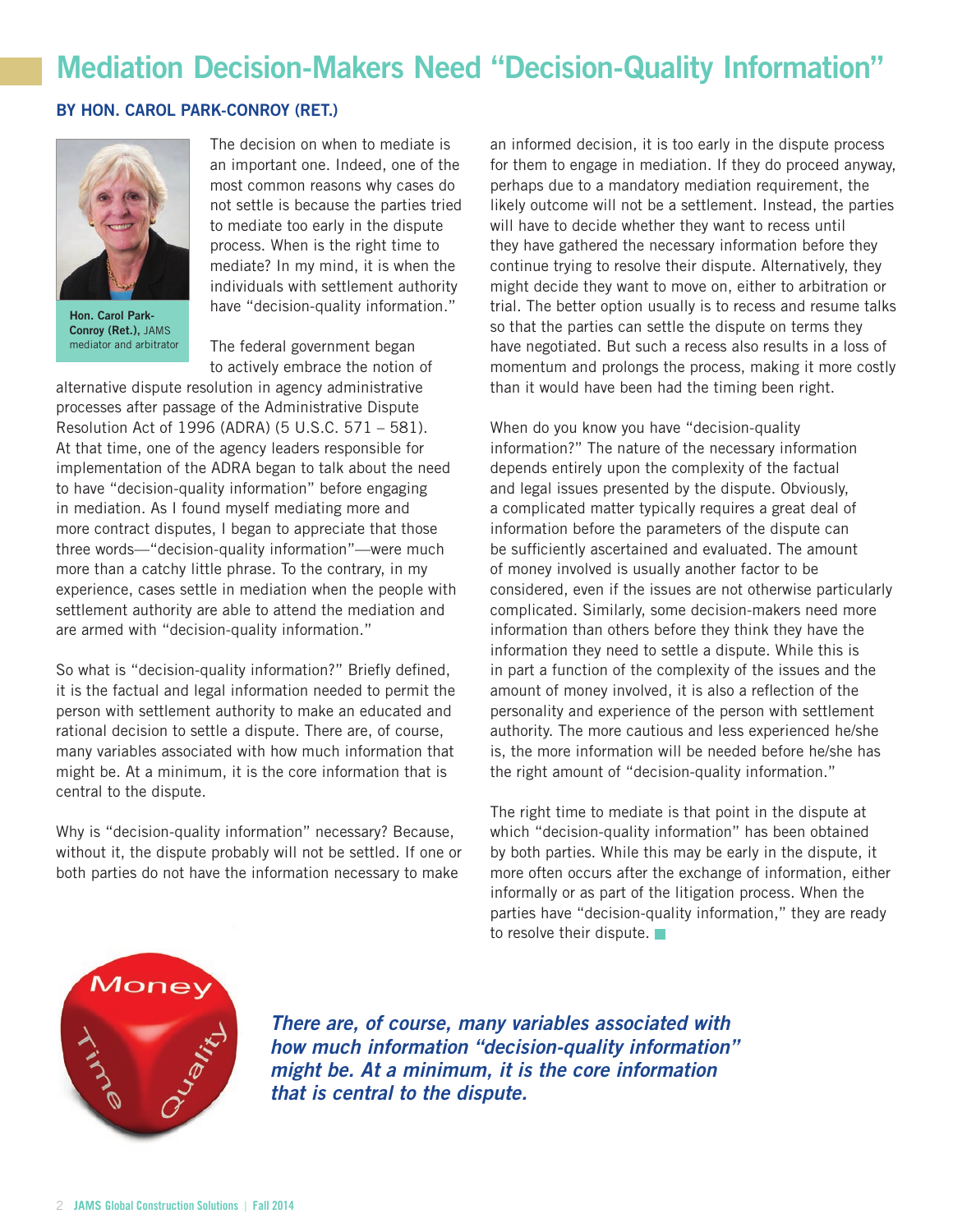## <span id="page-2-0"></span>UPCOMING EVENTS

#### ABA Construction forum 2015 midwinter meeting

January 29-30, 2015 The Westin Kierland Resort & Spa, Scottsdale, AZ

PHILIP L. BRUNER, ESQ. and JAMES F. NAGLE, ESQ. will speak on *Avoidance of Liability under the Federal False Claims Act* and DougLAS S. Oles, Esq. will speak on *Common Mistakes in Drafting Construction Contracts.*

### REPRESENTATIVE MATTERS HANDLED BY GEC NEUTRALS

PHILIP L. BRUNER, ESQ. successfully mediated the settlement of a \$35 million dispute arising out of the construction of an automobile transmission assembly plant in Indiana. Mr. Bruner and ZELA "ZEE" G. CLAIBORNE, ESQ. were appointed as arbitrators by the International Chamber of Commerce to hear disputes arising out of the construction of a 2000-acre solar energy generation project in California.

KENNETH C. GIBBS, ESQ. recently served as Chairman of an Arbitration Panel, which heard a \$30 million claim involving the construction of a semiconductor chip making facility in Portland, OR.

JOHN W. HINCHEY, ESQ. will serve on an ICC Tribunal in San Francisco, involving a \$4 billion claim arising from the design and construction of a nuclear reactor plant in Southern California. He has also been appointed to an ICDR Tribunal in Houston involving a \$100 million claim arising from the construction of a chlorine gas processing plant.

JAMES F. NAGLE, ESQ. recently mediated two separate, federal False Claims Act matters between the Justice Department and contractors.

BARBARA REEVES NEAL, ESQ. mediated a resolution to a dispute between a Southern California municipal entity and a contractor regarding differing site conditions.

HON. CAROL PARK-CONROY (RET.) was engaged to mediate claims arising from the construction of a new office building in Washington, DC.

HON. CURTIS E. VON KANN (RET.) served as a neutral evaluator and mediated a contract dispute involving the construction of grain storage domes and their foundations.

## Can the Cost of International Arbitration be Controlled? *continued from Page 1*

may recover if that party is unsuccessful. It depends on unknown arrangements that the receiving party has made with its lawyers.

The English courts have now implemented major changes, following a detailed review of the costs of civil litigation. Those changes, known as the Jackson reforms, $<sup>1</sup>$  focus on</sup> the need to reduce civil litigation costs. The overall aim is to give parties access to justice at proportionate cost. That aim is no less important in international arbitration. This article considers whether there are lessons that the international arbitration community might learn from this review of civil litigation costs and the subsequent reforms.16

### Recoverability of Costs

The English court system has historically had a system of "costs shifting" by which the successful party generally recovers its costs from the other party. This is now enshrined in the court's procedural rules, $2$  which deal with the ground rules for determining whether a party is liable to pay the other party's costs and include detailed rules for determining what sum is recoverable as costs.

By comparison, where costs are recoverable in international arbitration, there is little guidance in the relevant institutional rules either as to when a party might be liable for the other party's costs or how those costs are to be assessed. For instance,<sup>3</sup> under Article 37 of the ICC Rules, it provides first, "The final award shall fix the costs of the arbitration and decide which of the parties shall bear them or in what proportion they shall be borne by the parties."4 It then states, "In making decisions as to costs, the arbitral tribunal may take into account such circumstances as it considers relevant, including the extent to which each party has conducted the arbitration in an expeditious and costeffective manner."5 These rules introduce cost shifting but leave a very broad and uncertain area of discretion.

The costs of the arbitration are often a significant element of the dispute and frequently end up being the most significant element. Despite this, parties proceed to arbitration with little guidance as to how the arbitral tribunal might approach questions of cost liability or what sum the other party might seek to recover by way of its own legal costs. In the English courts, where there is costs shifting, the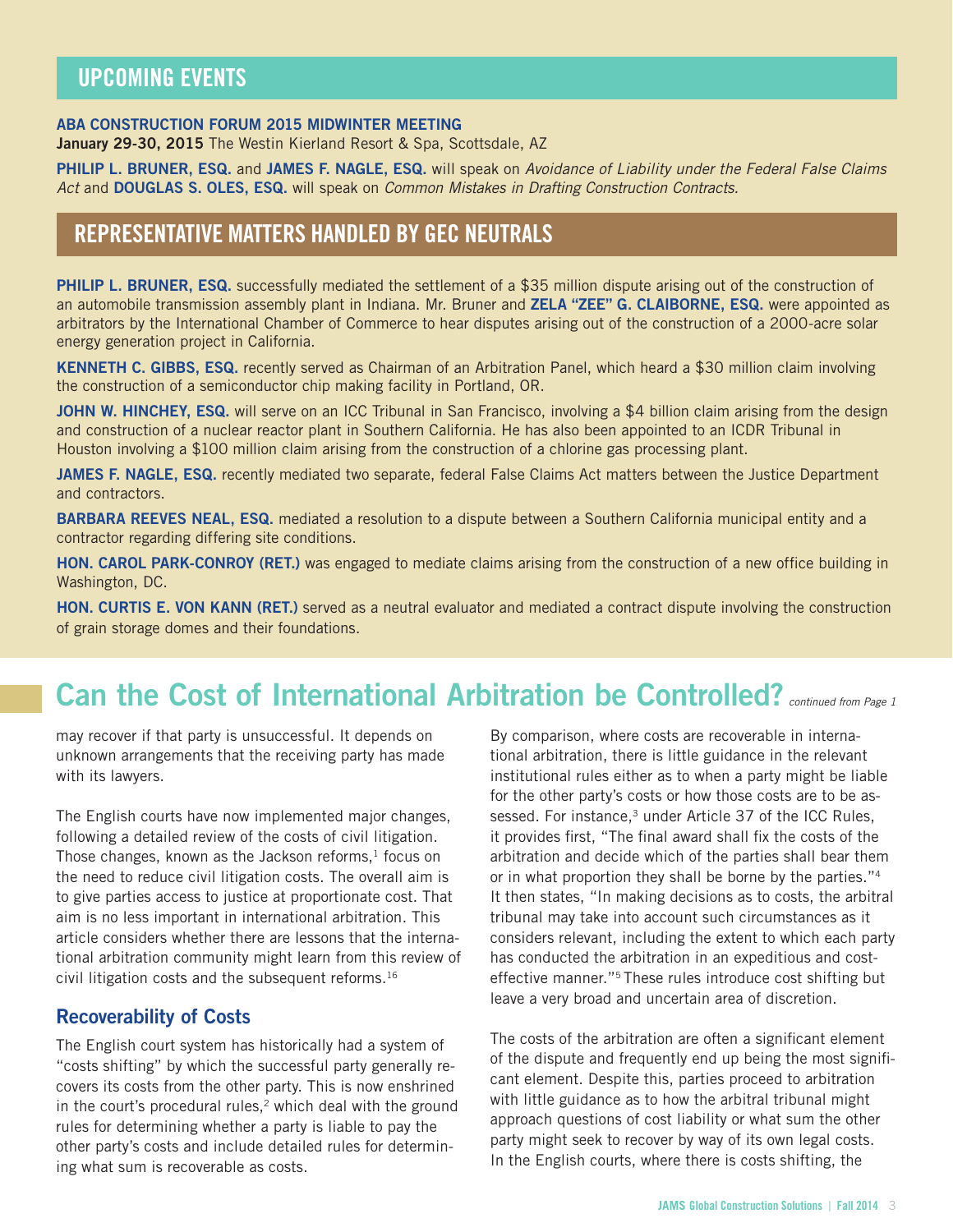rules and court decisions deal with the impact of parties' conduct before and after proceedings are commenced, including an unreasonable refusal to participate in mediation or  $ADR$ ,<sup>6</sup> the effect of exaggerating the sums claimed and the ability of claimants and defendants to obtain costs protection by making offers, including "without prejudice save as to costs" offers. While the potential applicable principles of costs recovery may be summarized, $7$  the question facing parties to international arbitration is whether and, if so, how a particular arbitral tribunal will apply those principles to a given case. That raises questions of how far parties should agree to incorporate rules or institutional rules should include more guidance on this aspect.

### The Jackson Reforms

Apart from the introduction of limited, "one-way costs shifting," the Jackson reforms do not deal with the principle of whether a party may recover costs. Rather, those reforms focus on reducing the cost of the litigation process and establishing a more certain basis for the quantum of recoverable costs. The Jackson reforms therefore seek to make the costs more transparent from the start of the litigation process and to ensure that procedural directions are made taking account of the cost impact. This avoids the problems that occur when, too often, costs are something that are ignored until the end, when inevitably they have been spent.

There are three key aspects of the Jackson reforms. First, there is an emphasis on proportionate costs and a process of costs management to achieve that outcome. Secondly, there are procedural changes to permit the court to limit the costs of litigation by making directions that achieve proportionate costs. Finally, there are changes in the extent to which particular legal "costs" are recoverable. I shall concentrate on the first two aspects in this article.

### Proportionate Costs

The reforms have now limited the costs that a party can recover from the other party to proportionate costs.<sup>8</sup> For costs to be proportionate, they must bear a reasonable relationship to the sums in issue in the proceedings and the value of non-monetary relief, the complexity of the litigation, additional work generated by the other party and any wider factors, such as reputation or public importance. The intention is to avoid cases where the costs greatly exceed the benefit being derived from the litigation. For instance, it would be difficult to say that costs of \$2 million would be proportionate to recover \$200,000.

### Costs Management

To ensure that the litigation is conducted at proportionate cost, the court now includes costs management<sup>9</sup> powers alongside its case management functions. The costs

management process commences when the parties provide costs budgets at the start of the case. Those budgets contain an estimate of the costs of running the litigation through to trial. They are in standard form,  $10$  with costs being estimated for each phase: pre-action, issue of proceedings and pleadings, the case management conference, discovery/disclosure, witness statements, expert evidence, trial preparation and costs. Under each stage, a party will set out the assumptions on which its costs estimate is based. There is also an ability for a party to include contingencies as part of its budget.

These budgets are then discussed between the parties so that they can seek to agree costs budgets. If there is not agreement, the court will make rulings as to the appropriate figure to be included for an item in the costs budget. The costs budgets will then be approved as proportionate costs budgets. Subject to any major changes in the litigation, the parties are then bound by those estimates of recoverable costs in the budgets. There is no ability to amend the budget because of an inaccurate estimate or any error in the estimate.

*The Jackson reforms therefore seek to make the costs more transparent from the start of the litigation process and to ensure that procedural directions are made taking account of the cost impact. This avoids the problems that occur when, too often, costs are something that are ignored until the end, when inevitably they have been spent.*

The importance of the costs budget is that, at the end of the case, if a party is awarded costs, it will generally be awarded the sum that is in its costs budget, if it has incurred those costs. This means that the opposite party knows what costs the other party will be seeking to recover at the end of the litigation. It introduces an element of predictability into an area where normally there is no transparency. This allows a party to make tactical decisions knowing what costs are at risk if there is an adverse costs order.

In addition, when the court is giving directions, it can take account of the costs of making particular directions. For instance, if a party is seeking wide electronic discovery/ disclosure at the cost of \$1 million where the sum claimed is \$500,000, the court can, in combination with its other powers, seek to reduce the costs of discovery/disclosure. By managing the costs in this way, the court can avoid the recoverable costs becoming disproportionate. Equally, by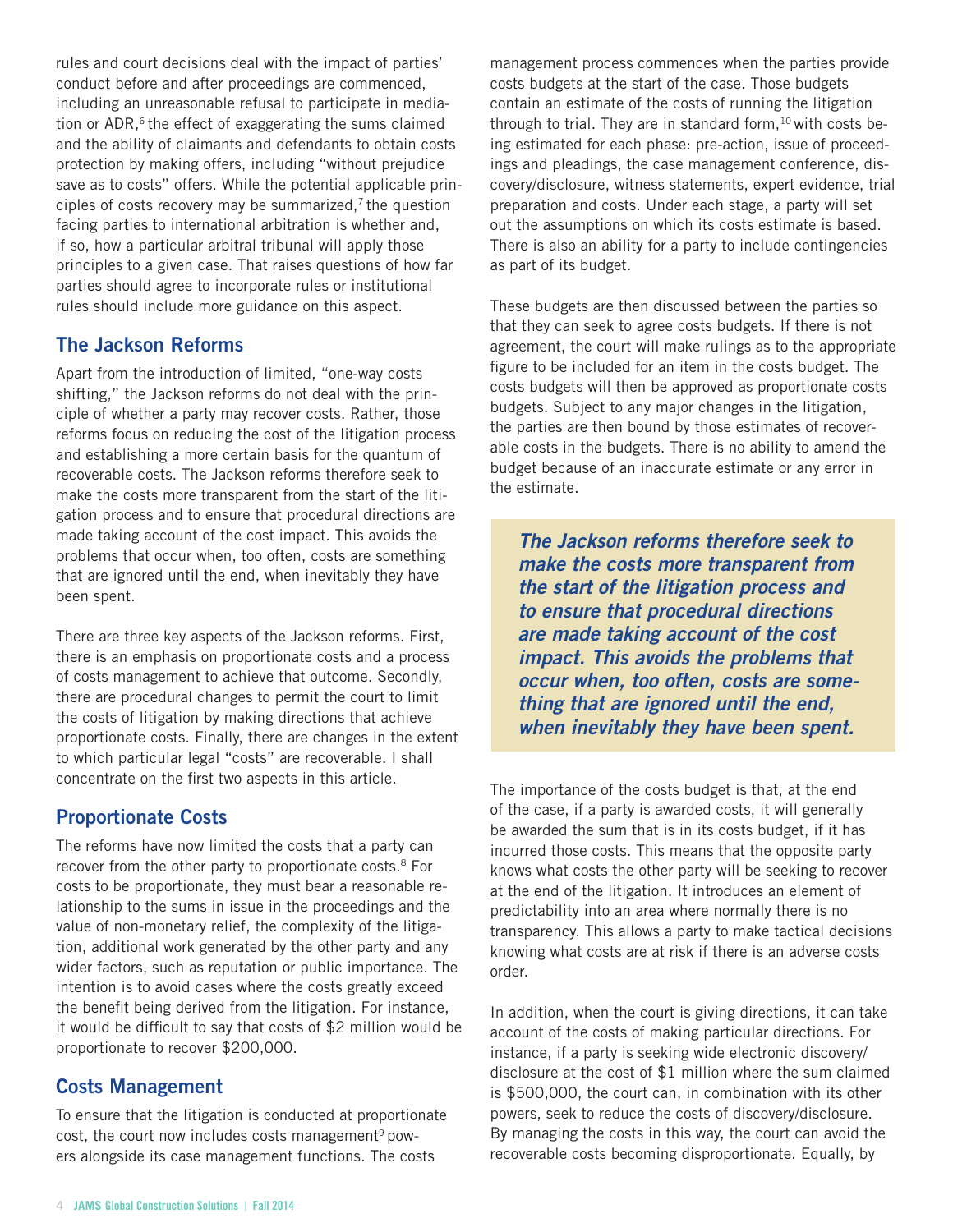<span id="page-4-0"></span>dealing with costs at the beginning rather than leaving it all to the end, when the costs have been expended, the court has a real ability to control costs at a time when they have not yet been spent.

### Procedural Changes

The procedural changes introduced into the court rules aim to reduce the costs of litigation. The first main area is discovery/disclosure. The English courts moved from a wide test of disclosure<sup>11</sup> to a narrow test of "standard disclosure"<sup>12</sup> in the earlier Woolf reforms. At the first case management hearing, the parties have to provide a disclosure report, $13$  which identifies in broad terms the documents that might be the subject of an order for standard disclosure, together with an estimate of the cost of providing such disclosure. The court is then in a position to determine what order would be proportionate for the case. This might be no disclosure or disclosure of documents relied on by that party together with focused requests for the other party's documents or one of a number of other options from a menu. $14$ 

The second area is witness statements.<sup>15</sup> The court now has express power to limit the number of witnesses being called as well as the length of witness statements. Too often, witness statements are lengthy documents that do not concentrate on disputed areas of fact, but instead contain a chronology of documents, comments and other material that should not form part of the factual evidence. The cost of producing large numbers of unnecessarily long witness statements increases costs and inevitably prolongs the trial process. Under the English court process, evidence contained in documents is generally admitted without the need for each document to be proved.

The third area is expert evidence.<sup>16</sup> Again, there is too often a failure to concentrate on the issues that require expert evidence. To deal with this, in addition to identifying expert issues, it is now necessary to provide information on the

cost of expert evidence before the court will grant permission for such evidence. New rules<sup>17</sup> for concurrent expert evidence now formalize the process of "hot-tubbing," which has been in use for a number of years in courts and is in common use in international arbitration.

Each of these procedural changes means that the parties have to identify the issues in the case at an early stage so that the directions can be tailored to ensure that the costs are proportionate to the case. Inevitably, this means that there is an element of front-loading in the costs of proceedings. The view is that these costs are well spent if they make the overall costs of the proceedings more efficient.

### Lessons for Arbitration

As I have said, a major concern in arbitration is the cost of the process, particularly where there is costs shifting. Too often, the costs are left to the end. By establishing proportionate costs by costs budgeting at an early stage and by considering the costs of each procedural stage, the Jackson reforms allow the court to keep costs under control. There is no reason why this approach to costs should not also be applied to benefit the arbitration process.

- 1 *Review of Civil Litigation Costs: Final Report* by Sir Rupert Jackson, 21 December 2009 ("the Final Report").
- 2 The Civil Procedure Rules 1998 ("CPR"), introduced after the earlier Woolf reforms, are now subject to the 75th Revision as from October 1, 2014.
- 3 See Articles 28.3 and 28.4 of the LCIA Rules, Article 34 of the ICDR Rules and Rule 31 of the SIAC Rules.
- 4 Article 37.4 of the ICC Rules.
- 5 Article 37.5 of the ICC Rules.
- 6 See *PGF II SA v OFMS Company 1 Limited* (2013) EWCA Civ. 1288.
- 7 See, for example, *Costs in International Arbitration* by Colin Ong and Michael O'Reilly, LexisNexis (2013).
- 8 Proportionate costs are defined in Rule 44.3(5) of the CPR.
- 9 This is dealt with in Rules 3.12 to 3.18 and Practice Direction 3E of the CPR.
- 10 These are in the form of Precedent H: See Practice Direction 3E to the CPR.
- 11 See the original test in the appropriately named *Compagnie Financière et Commerciale du Pacifique v Peruvian Guano Co* (1882) 11 QBD 55.
- 12 See Rule 31.6 of the CPR.
- 13 See Rule 31.5(3) of the CPR.
- 14 See Rule 31.5(7) of the CPR.
- 15 See Rule 32.2 of the CPR.
- 16 See Rule 35.4 of the CPR.
- 17 See paragraph 11 of Practice Direction 35 of the CPR.

# Sealing the Deal **continued from Page 1**

disavow agreement or dispute one or more of the terms. Without a signed writing, it can be difficult to enforce an agreement reached in mediation. The principal culprit is that which makes mediation so attractive and successful in the first place. To borrow a phrase about Las Vegas: "What happens in mediation, stays in mediation." The process is confidential. This is the hallmark of mediation. With the possible exception of parties subject to open-meetings and open-records statutes, the results reached in mediation are confidential. This makes proving a settlement reached in mediation challenging if the parties have not executed

a writing that at least lays out the critical terms of their agreement.

Oral settlement agreements, while a challenge to enforce, are legally enforceable as long as the terms of the agreement can be proved.<sup>1</sup> However, proving settlement was reached in a mediation can be very difficult. Most mediations are subject to one or more state laws governing the mediation process. One common such law is the Uniform Mediation Act (UMA). The UMA was drafted in collaboration with the American Bar Association's Section on Dispute Resolution and establishes a privilege of confidentiality for mediators and participants. Section 4 of the UMA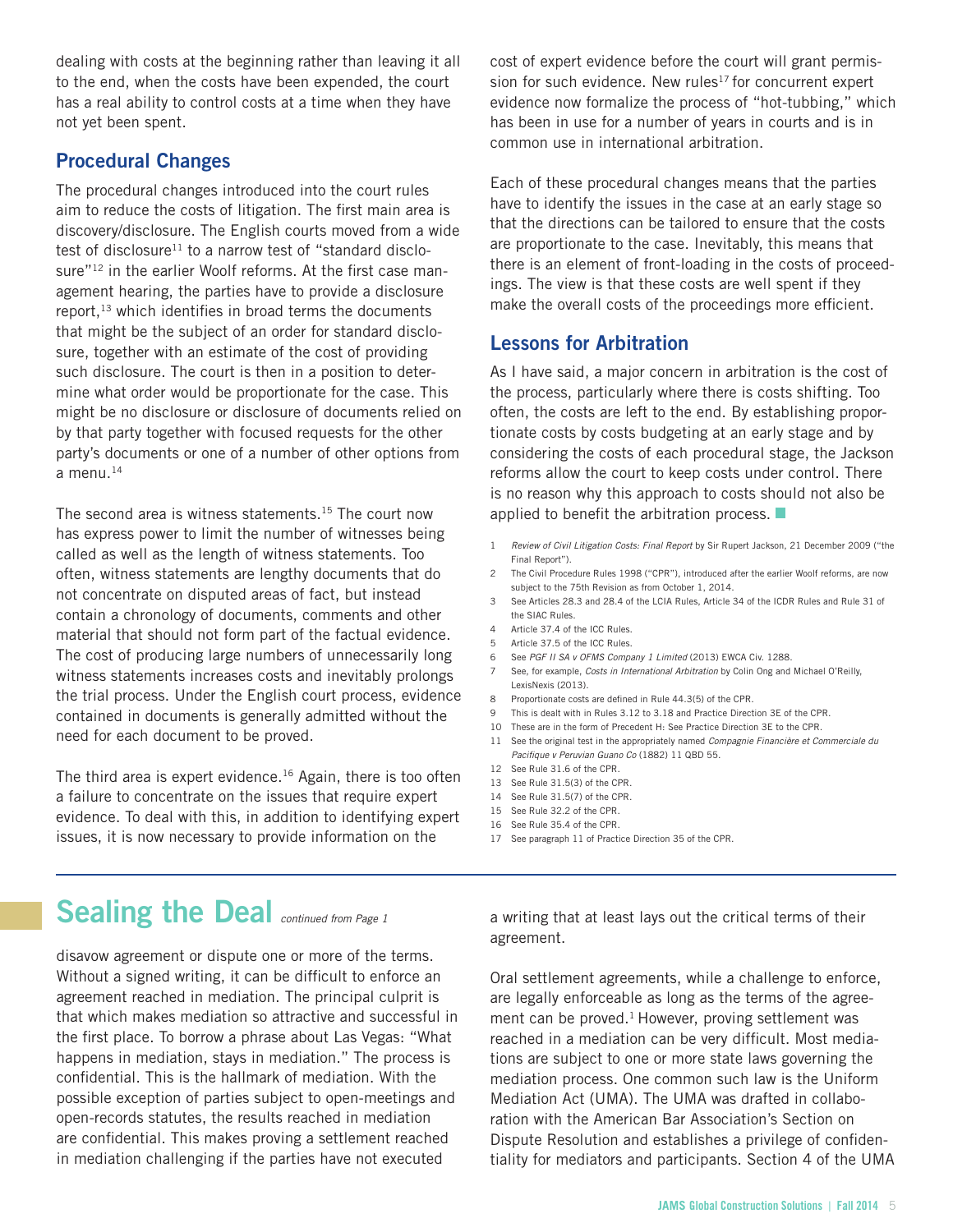states that mediation communications are privileged and a party may prevent any other party from disclosing such communications. While Section 6 creates an exception for an agreement evidenced by a record signed by all parties to the agreement, there is no exception for oral settlements. Moreover, while Section 7 permits a mediator to disclose whether a settlement was reached, there is no express permission allowing the mediator to disclose the terms of the settlement.

The breadth of the confidentiality protections afforded mediation communications is apparent from the decision in *Rojas v. Superior Court*,<sup>2</sup> where the California Supreme Court, in reversing the Court of Appeal, found that written materials prepared for purpose of mediation are absolutely privileged. While this decision did not directly address an oral settlement, it is a clear expression of the importance of confidentiality to the mediation process:

*One of the fundamental ways the Legislature has sought to encourage mediation is by enacting several "mediation confidentiality provisions." As we have explained, confidentiality is essential to effective mediation because it promotes a candid and informal exchange regarding events in the past. This frank exchange is achieved only if participants know that what is said in the mediation will not be used to their detriment through later court proceedings and other adjudicatory processes. To carry out the purpose of encouraging mediation by insuring confidentiality, our statutory scheme unqualifiedly bars disclosure of specified communications and writings associated with mediation absent an express statutory exception.3*

Given the importance the Legislature placed on the confidentiality of mediated communications, the Court determined that there was no "good cause" exception for disclosure of mediation communications. Therefore, unless a specific exception exists for oral communications in mediation establishing the existence of a settlement, the settlement cannot be proven.<sup>4</sup>

While "getting it in writing" is always good advice, not just any signed writing will do. The writing must include all the material terms of the agreement. Therefore, while it is common practice for counsel to draft a "full" settlement agreement after the parties have reached agreement in mediation, it is important for the writing created at the mediation to contain all the material terms of the parties' agreement. Two problems can arise if this is not the case. One or more of the parties may find that it "agreed" to something that does not accurately reflect what it thought it had committed itself to. In other words, the agreement may be enforceable but not accurately reflect the agreement reached. On the other hand, the writing may be so incomplete that it is not enforceable. In this case, the parties may have reached

agreement, but because the writing does not reflect this fact, there is no enforceable contract.

The Indiana Supreme Court decision in *Horner v. Carter5* demonstrates the problems one can encounter trying to modify a mediated settlement agreement based upon communications occurring during the mediation. Dennis Horner sought to modify the maintenance provision in his marital settlement agreement in order to terminate his liability for monthly housing payments to his wife after her remarriage. The trial court excluded from evidence the husband's testimony regarding statements he claimed to have made to the mediator during the mediation process, and denied his request for modification. While the Court of Appeals affirmed the denial of relief, it opined that the trial court's exclusion of the proffered evidence was error. The Indiana Supreme Court found this dicta sufficiently troubling to warrant correction:

*The Court of Appeals concluded that the husband's statements during the mediation could be admitted as extrinsic evidence to aid in the construction of an ambiguous agreement. We disagree. Indiana judicial policy strongly urges the amicable resolution of disputes and thus embraces a robust policy of confidentiality of conduct and statements made during negotiation and mediation. The benefits of compromise settlement agreements outweigh the risks that such policy may on occasion impede access to otherwise admissible evidence on an issue. In the present case, the husband's purported oral statements made to the mediator during mediation clearly fall within the express inadmissibility of mediation evidence akin to the offer or acceptance of a compromise on a claim of disputed liability or validity. Furthermore, the husband's testimony, seeking to establish and enforce an oral agreement allegedly reached in mediation, must likewise be treated as confidential and inadmissible. The trial court was correct to exclude the husband's mediation statements from evidence on his petition to modify the parties' settlement agreement.6*

This is not to suggest that the writing needs to be extensive or complex. In *Facebook, Inc. v. Pac. NW Software, Inc.,7* the parties disputed the ownership of Facebook. The litigation was complex and the dispute quite convoluted, due in part to a complicated stock purchase arrangement. Nevertheless, the parties settled their dispute, which was reflected in a "one-and-a-third page Term Sheet & Settlement Agreement." A dispute later arose whether there was a binding settlement agreement. The court determined that the term sheet was sufficient to create a binding and enforceable agreement. Moreover, the court held that, if the parties could not reach agreement on some of the non-material terms, it would impose reasonable provisions to fill in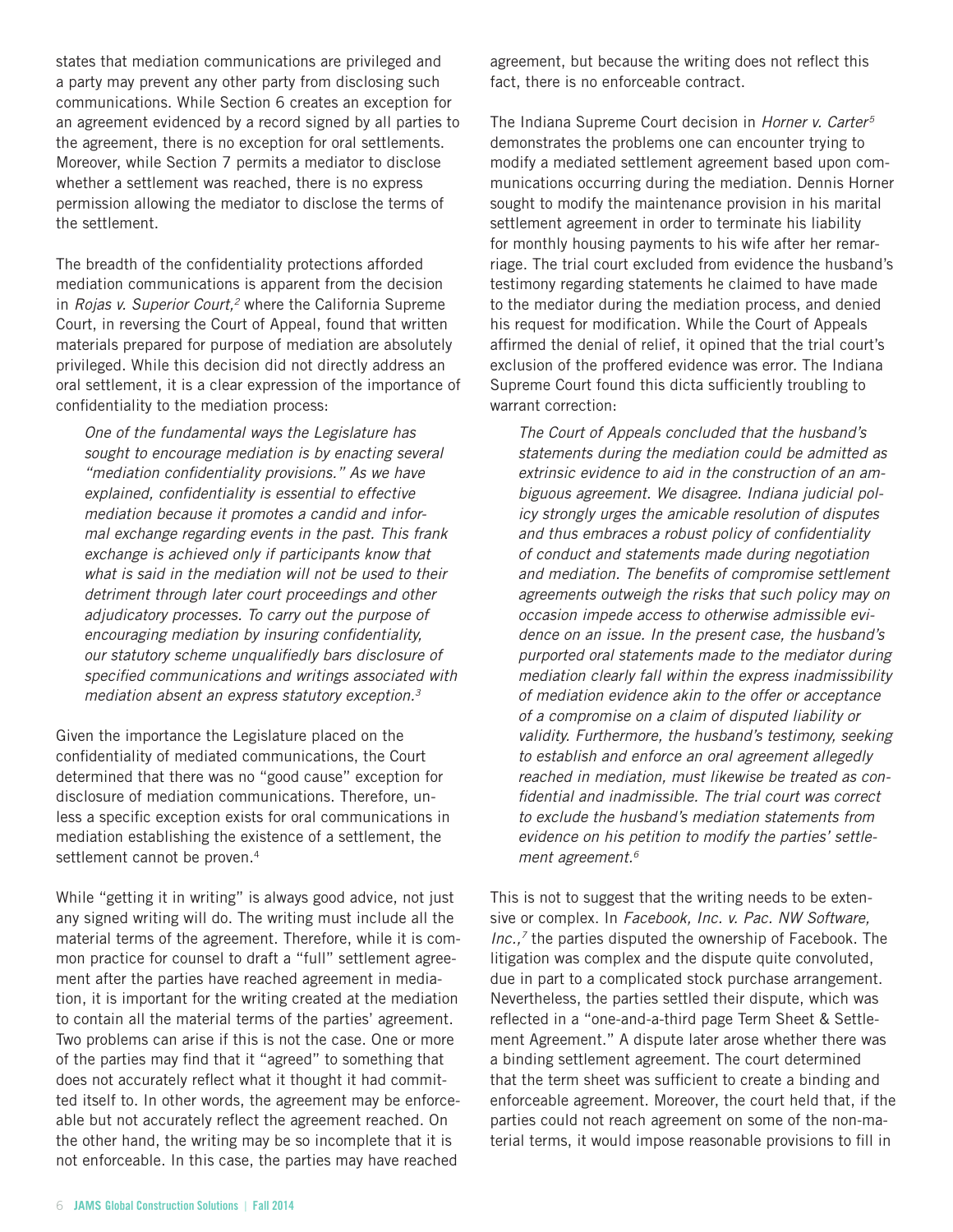the gaps similar to what is provided for under the Uniform Commercial Code.8

Release terms, and in particular the breadth of the release, often is a critical issue in settlement negotiations. While it is preferable to actually spell out the release language, it is not uncommon for the parties to handle this in a shorthand fashion. In *Chappell v. Roth*,<sup>9</sup> the parties reached agreement in a court-ordered mediation wherein the defendants agreed to pay a sum of money in exchange for a voluntary dismissal with prejudice and a "full and complete release, mutually agreeable to both parties."10 After the mediation, the defendants' counsel delivered a check along with a release for the plaintiff to sign. The plaintiff balked, as the release included a hold harmless provision that had not been discussed at mediation. Rather than return the check, however, the plaintiff moved to enforce the settlement agreement. The North Carolina Supreme Court concluded that, notwithstanding the strong policy favoring settlements, it could not compel compliance with terms not agreed upon or expressed by the parties in the settlement agreement:

*The parties failed to agree as to the terms of the release, and the settlement agreement did not establish a method by which to settle the terms of the release. Thus, no meeting of the minds occurred between the parties as to a material term; and the settlement agreement did not constitute a valid, enforceable contract.11*

Some state statutes governing mediation place an obligation on the parties to include specific language in settlement agreements reached through mediation. For example, a settlement agreement governed by the Minnesota Civil Mediation Act must contain specific language in order to be binding. The settlement agreement must contain a provision stating substantially that the parties were advised in writing that (a) the mediator has no duty to protect their interests or provide them with information about their legal rights; (b) signing a mediated settlement agreement may adversely affect their legal rights; and (c) they should consult an attorney before signing a mediated settlement agreement if they are uncertain of their rights.12 In *Ali Haghighi v. Russian-American Broadcasting Co.*,<sup>13</sup> the Minnesota Supreme Court held that a settlement agreement signed contemporaneously on each page by the parties attending a mediation session, but that did not contain the magic language that it is a binding agreement, was rendered unenforceable as a mediated settlement agreement. The court rejected the argument that the statute applied only to mediations where the parties were not represented by counsel:

*[Defendant] argues that the Legislature clearly intended to protect parties who are unrepresented at mediation and who might not be aware of the legal consequences of the proceedings. Thus, [defendant]*  *[W]hile it is common practice for counsel to draft a "full" settlement agreement after the parties have reached agreement in mediation, it is important for the writing created at the mediation to contain all the material terms of the parties' agreement.* 

*argues that when parties are represented at mediation by attorneys, there is no need for the requirement that the mediation settlement contain a provision stating that it is binding. We disagree. Requiring that a settlement agreement contain a provision stating that it is binding, even when both parties are represented by attorneys, does not produce an absurd result. While [defendant] contends that the Legislature contended the statute to protect only unrepresented parties, it is just as likely that the Legislature contended that a settlement document state that it is binding in order to encourage parties to participate fully in a mediation session without the concern that anything written down could be used later against them. If the literal language of this statute yields an unintended result, it is up to the Legislature to correct it. This Court will not supply that which the Legislature purposefully omits or inadvertently overlooks.*<sup>14</sup>

What role should the mediator play in assisting the parties in drafting a settlement agreement? There is little uniformity on this question. On the one hand, parties, particularly if one or more are not represented by counsel, may need the assistance of someone schooled in legal matters. On the other hand, the mediator is not counsel to any of the parties and is not retained to provide legal advice. Moreover, there may be unlicensed practice of law issues to consider particularly if the mediation occurs in a jurisdiction in which the mediator is not licensed to practice law. The American Bar Association's Section on Dispute Resolution in 2002 adopted a resolution advising that statutes and regulations governing the unauthorized practice of law should not directly apply to mediation. The Resolution states that mediation is not the practice of law and that legal discussions with the mediator do not create an attorneyclient relationship or constitute legal advice. On the issue of drafting settlement agreements, the Resolution states:

*When an agreement is reached in a mediation, the parties often request assistance from the mediator in memorializing their agreement. The preparation of a memorandum of understanding or a settlement agreement by a mediator, incorporating the terms of settlement specified by the parties, does not constitute the practice of law. If the mediator drafts an agreement*